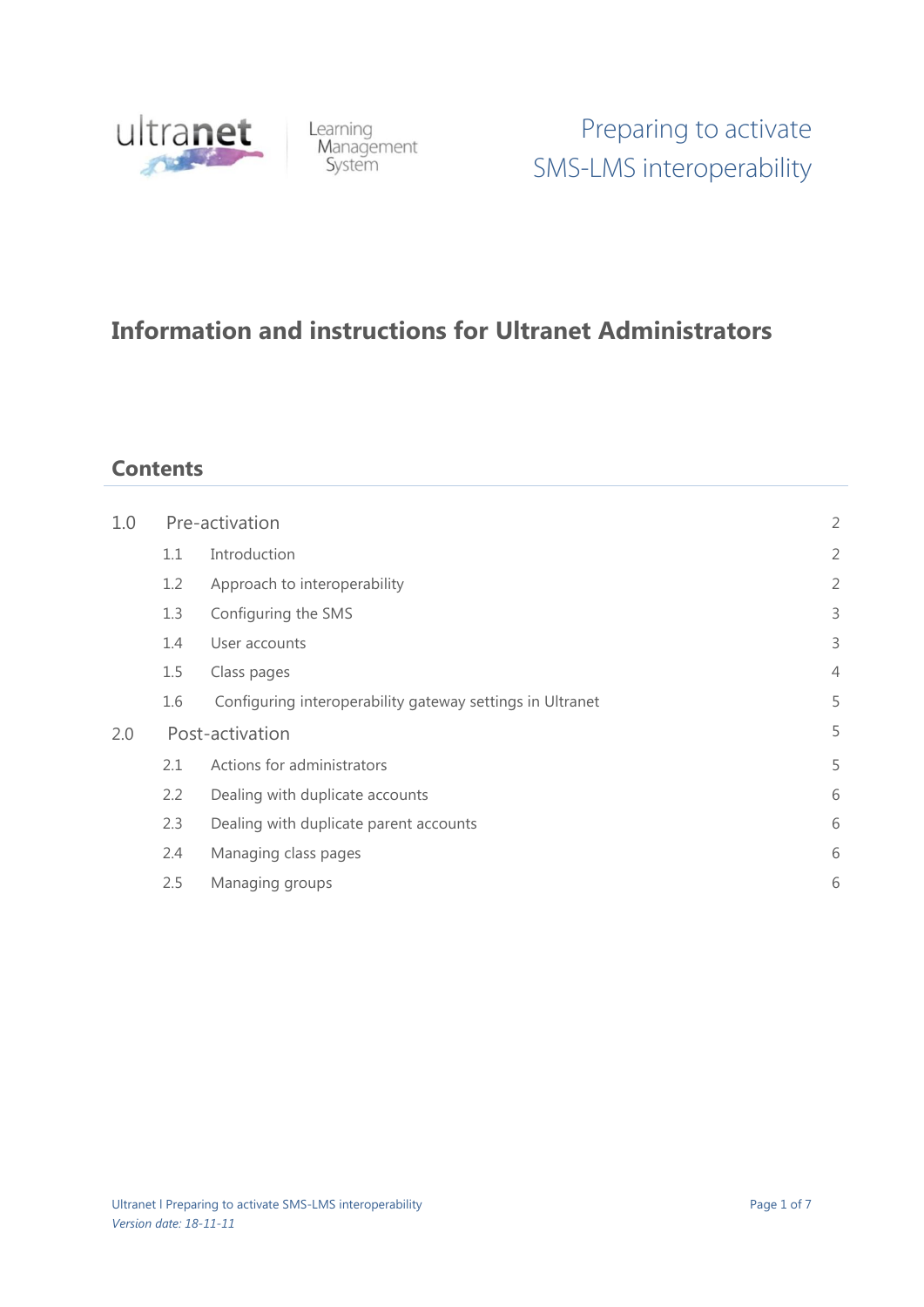# **1.0 PRE-ACTIVATION**

#### **1.1 Introduction**

- When interoperability is switched on the SMS becomes the master and the LMS is the slave.
- The SMS assigns an ID to all entities it passes through to the LMS. Users, groups and classes are all assigned an ID which henceforth is known to the interoperability process.
- Manually (or csv) created entities which exist in Ultranet prior to interoperability being switched on do not have these IDs and thus are not known to the SMS.

#### **1.2 Approach to interoperability**

When cutting across to Interoperability the school needs to decide to what level of management control is going to be given to the SMS.

The options are:

| Option 1            | <b>Full control to the SMS</b>                                                                                                                                                                                                                                                                                    |
|---------------------|-------------------------------------------------------------------------------------------------------------------------------------------------------------------------------------------------------------------------------------------------------------------------------------------------------------------|
| <b>Effect</b>       | Users, groups and class pages will all be managed by the SMS.<br>×.<br>Users, groups and pages created manually will not be recognised by the<br>×<br>interoperability process. If any of these are retained they will need to be managed<br>manually.                                                            |
| <b>Implications</b> | When first activated this option requires a significant amount of fine tuning to:<br>Map existing class pages to new class pages<br>T,<br>Get SMS IDs into the existing teacher accounts in Ultranet (MUSAC & ETAP only)<br>u,<br>Re-create the class structure - if this has been hierarchical in the past.<br>× |
|                     | Once this has been done, all changes in the SMS will be reflected in the LMS i.e. new<br>user accounts created/deleted when students enrol/leave; users added to or removed<br>from groups in response to changes in subject options; new classes created when a<br>new course/class is introduced.               |
| <b>Option 2</b>     | <b>Partial control to the SMS</b>                                                                                                                                                                                                                                                                                 |
| <b>Effect</b>       | Users and groups will be managed by the SMS.<br>п<br>Class pages created manually will be retained in the LMS in their current state<br>×<br>with existing names.                                                                                                                                                 |
| <b>Implications</b> | SMS created groups will need to be associated with the manually created pages to<br>which they need access. The SMS created groups will replace the pre-interoperability<br>groups created in the LMS.                                                                                                            |
|                     | The pre-existing groups do not have an SMS ID and are thus not known to the SMS.<br>The SMS cannot therefore make adjustments to the group membership based on the<br>information held in the SMS.                                                                                                                |
|                     | Once this has been done, changes in the SMS will be reflected in the LMS i.e. new user<br>accounts created/deleted when students enrol/leave, users added to or removed from                                                                                                                                      |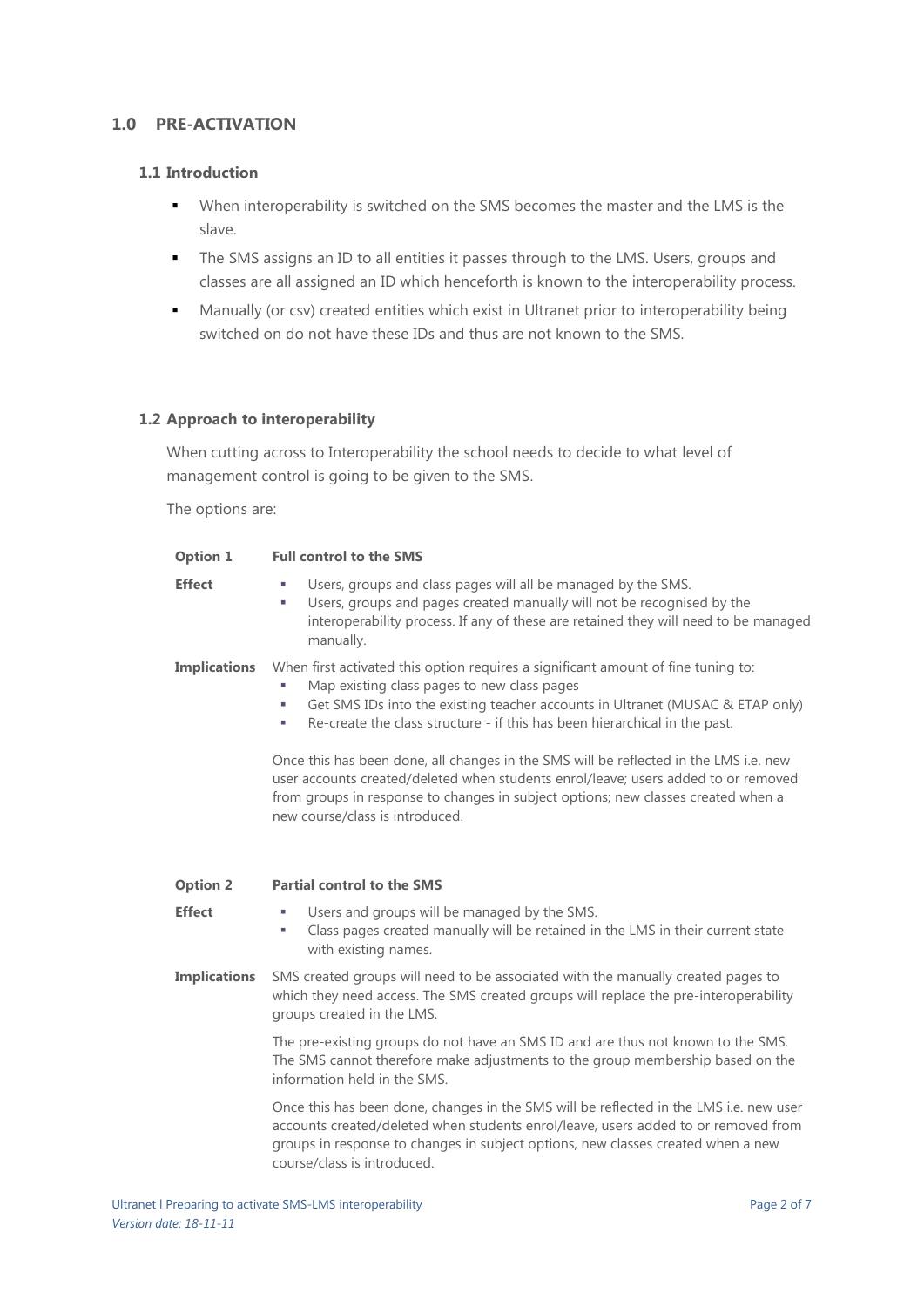| <b>Option 3</b>     | <b>Minimal control to the SMS</b>                                                                                                                                                                                                                                                                                                                                                                                    |
|---------------------|----------------------------------------------------------------------------------------------------------------------------------------------------------------------------------------------------------------------------------------------------------------------------------------------------------------------------------------------------------------------------------------------------------------------|
| <b>Effect</b>       | User accounts only will be managed by the SMS.<br>a.<br>Parent accounts with access to the parent portal will be created.<br>T.                                                                                                                                                                                                                                                                                      |
| <b>Implications</b> | New users (students, teachers and parents) created in the SMS will automatically<br>have a user account created in Ultranet.<br>Students removed from the SMS synchronisation list will automatically be<br>a s<br>removed from Ultranet as will their associated parent accounts.<br>New student accounts created by interoperability will need to be manually added<br>a.<br>to the appropriate groups in the LMS. |

Classes and groups will be created and managed manually in the LMS as required.

#### **1.3 Configuring the SMS**

The school must:

- Be familiar with the way SMS-LMS interoperability is managed by their SMS system and know how to configure the option settings which control the data sent through by the SMS.
- Have NSNs entered into the SMS for all students. Any student without an NSN will be excluded from the data transfer.
- Know how to confirm that their SMS system has generated the set of XML messages and has deposited these in the upload folder for the LMS transport service to pick up.
- Have set up the SMS synchronisation schedule to run daily at a non-peak time.

SMS specific documentation providing detailed information has been produced by each SMS vendor.

# **1.4 User accounts in Ultranet**

#### **a. Students**

- All pre-existing student user accounts in Ultranet must contain the student's SMS ID. (MUSAC refers to this as the 'Local student ID').
- The SMS ID is the key that Ultranet uses to map users created by interoperability to user accounts which pre-exist in Ultranet. Duplicate accounts will be created for any students who do not have their SMS ID recorded in their Ultranet user account.

#### **b. Teachers**

Similarly to students, duplicate accounts will be created for teachers if there is no SMS ID recorded in their Ultranet user account. Teacher IDs are handled differently by the different SMS systems as follows:

 KAMAR uses the 2-3 letter 'Teacher code' field as the SMS ID for teachers. If this field is entered into the SMS ID field in the teacher's Ultranet account prior to interoperability being activated then duplicates will not be created. If the teacher code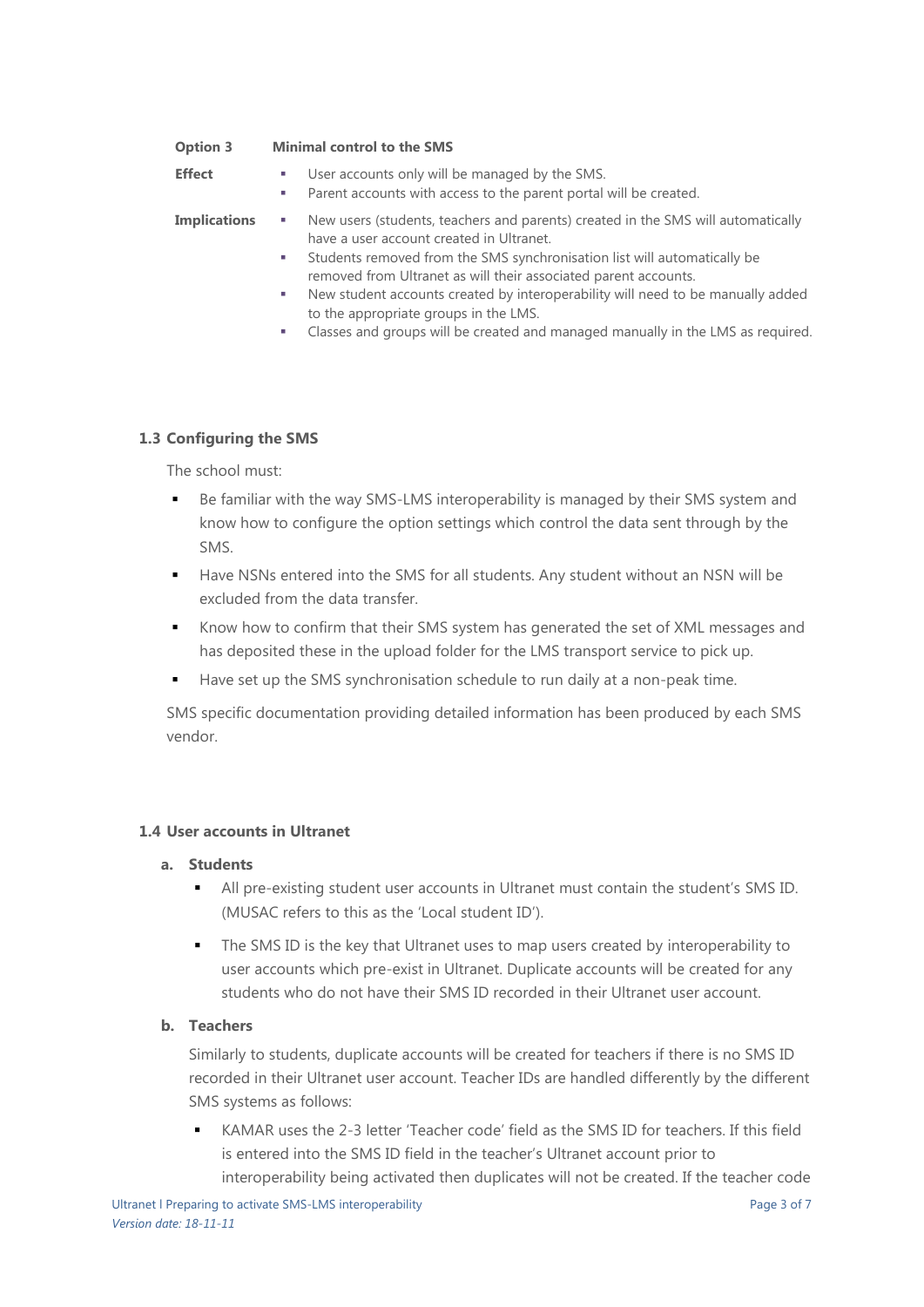is not present in Ultranet prior to activation then the duplicate accounts can be deleted post-activation using the csv export/import process.

- MUSAC and ETAP generate an SMS ID for teachers as part of the interoperability process. As this ID cannot be obtained before interoperability is switched on, the creation of duplicate teacher accounts cannot be avoided. Once the duplicate accounts have been created, the SMS ID can be transferred to the pre-existing account and then the duplicates cleaned up using the csv export/import process.
- PC SCHOOL has an SMS ID field for teachers.

#### **c. Parents**

- Parent accounts will be created for the first time through interoperability. They will not pre-exist in Ultranet so the issue of duplicates will not arise.
- If parents are to receive email notifications of usernames and passwords and of any subsequent password changes then email addresses must exist in the SMS. Email addresses and notifications can be enabled at a later date. Refer to the document entitled 'Managing SMS-LMS Interoperability in Ultranet 2.3.4' for information on this.

#### *Schools using KAMAR need to be aware that:*

The KAMAR configuration screen has:

- An option setting to prevent parent accounts from being created twice where there is more than one child in the same family attending the school. This setting needs to be selected to prevent duplicate parents from being created.
- An option setting instructing KAMAR to ignore the salutation/title field when creating parent accounts. This setting needs to be selected if the school is enforcing a username format which includes all or part of the first name field.

#### *Schools using MUSAC need to be aware that:*

There is a setting the configuration area of the ENROL utility which needs to be selected to prevent accounts for Emergency contacts from being created in Ultranet.

#### **1.5 Class pages**

If full control is given to the SMS, duplicate class pages will be created when interoperability is switched on for the first time. This is because the classes coming across from the SMS will have their own unique ID numbers generated by the SMS, whereas the ID numbers of the pre-existing classes in Ultranet were generated independently in Ultranet.

Post-activation there is a mechanism for consolidating duplicates into a single entity in such a way that existing content is retained and the SMS recognises the old classes and does not create any further duplicates.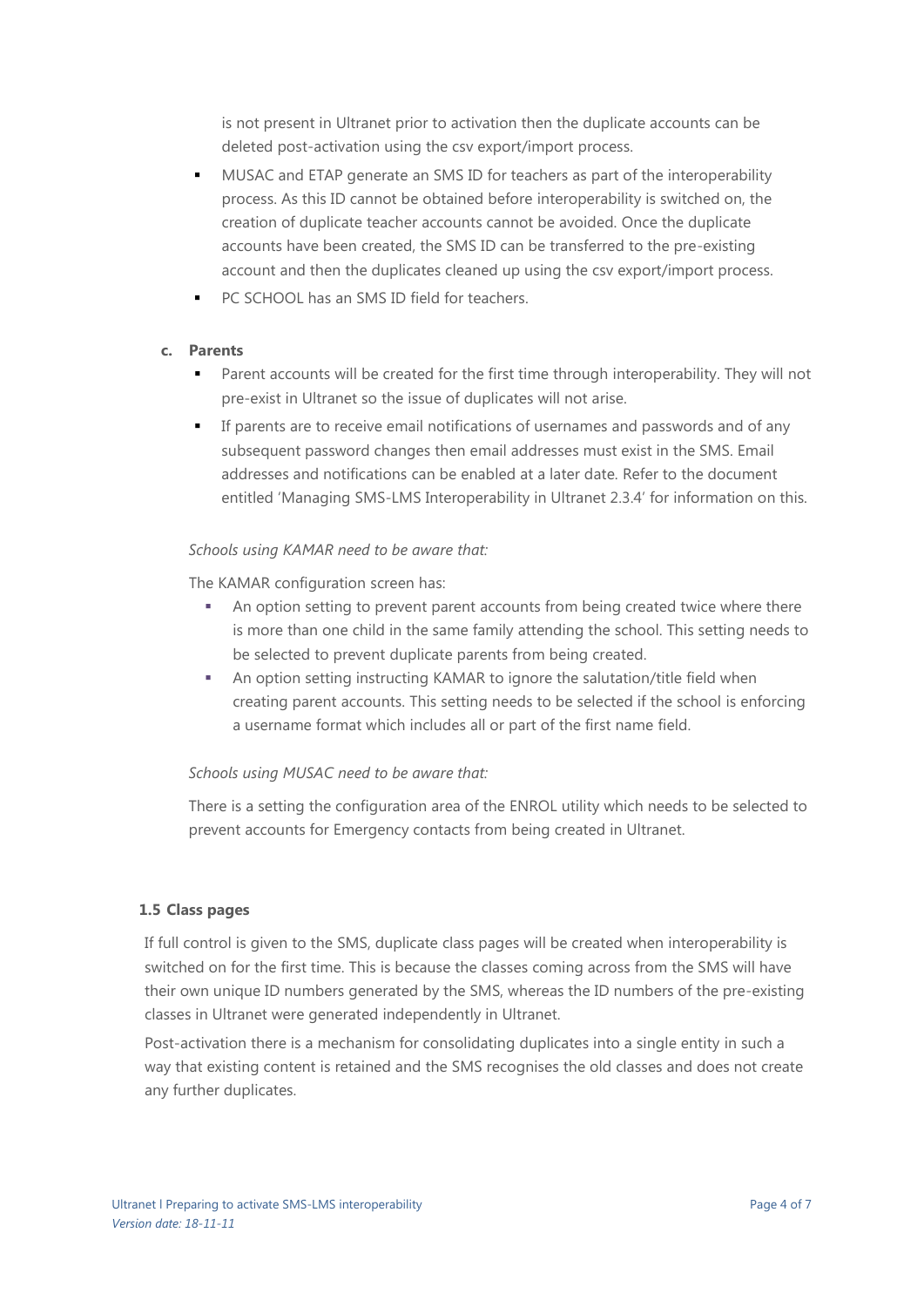#### **1.6 Configuring interoperability settings in Ultranet**

Ultranet SMS-LMS Gateway settings must be defined before the interoperability process is activated. These configuration settings enable schools to modify some parameters in regard to the way in which Ultranet processes the data received from the SMS. Refer to the document entitled 'Managing SMS-LMS Interoperability in Ultranet 2.3.4' for more detail.

Key parameters to define in the first instance are: username format, whether a prefix is to be added to teacher and parent account IDs and whether or not usernames and passwords are automatically emailed out to users when the accounts are first created. Other settings can be applied after the initial batch is run.

# **2.0 POST ACTIVATION**

#### **2.1 Actions for administrators**

The Ultranet administrator will need to:

- Check that the name format of the user accounts is as expected. If changes need to be made then the users created by the SMS can be removed from the Ultranet database (using the export/import tool), adjustments can be made to the username format setting and/or to the way data has been entered into the SMS, and the process can be run again.
- Map class pages created by the SMS, to pre-interoperability class pages which were created in Ultranet.
- Structure the class pages in a way which best meets the needs of the school by moving pages to be sub-pages of other pages e.g. several class pages nested under a 'Department' page.
- **•** Decide whether or not groups and pages will be included in the synchronisation list from this point on and adjust the setting in the Gateway configuration screen as required.
- Check that the set of classes displayed on user dashboards is as expected.
- Upload display photos in bulk if this feature is not supported by the SMS via interoperability.

The school needs to be aware that:

- As yet, not all SMS systems are transmitting assessment data.
- As yet, not all SMS systems support the transfer of reports.
- As yet, not all SMS systems support the transfer of absence-only attendance information.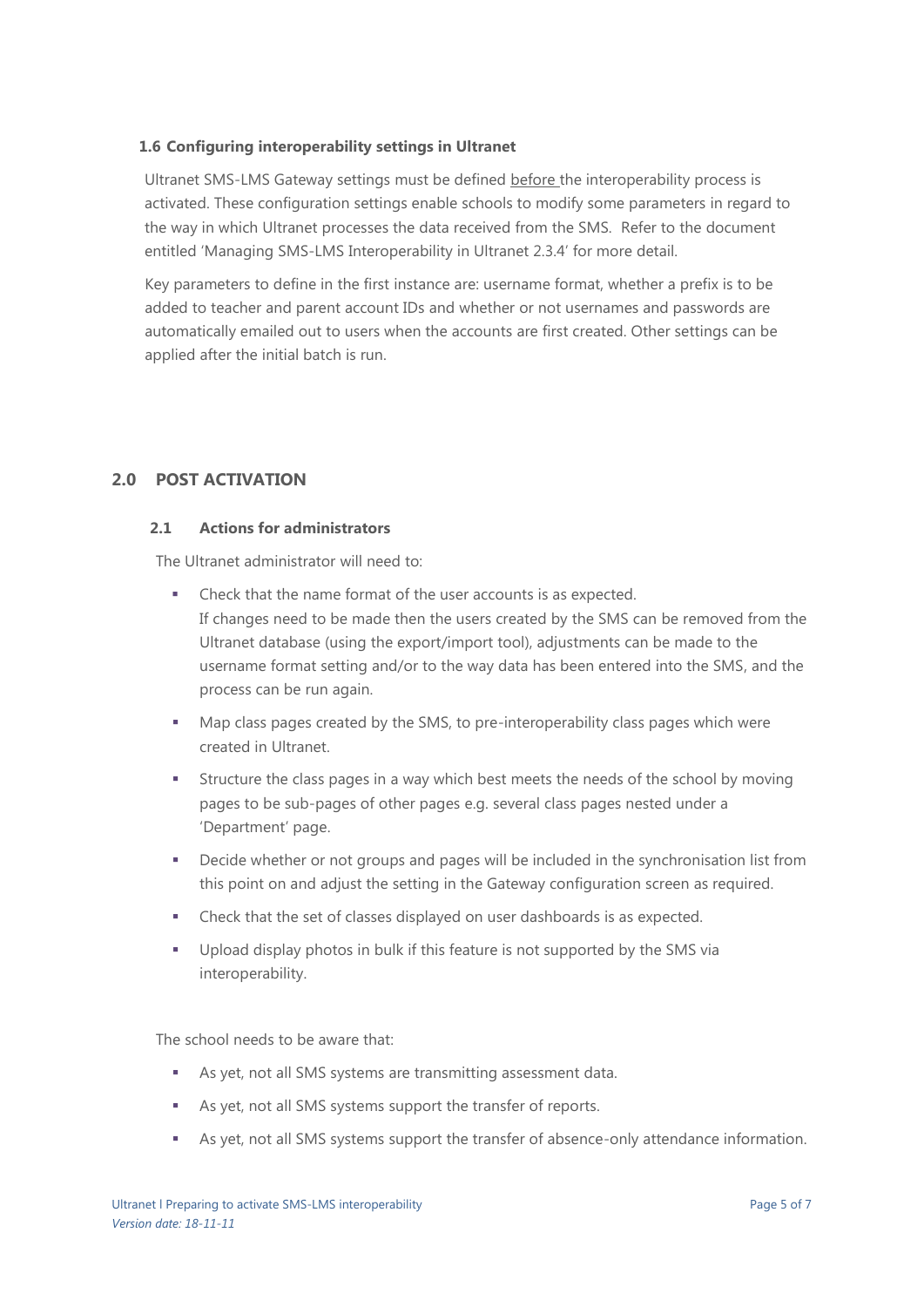#### **2.2 Dealing with duplicate teacher accounts**

Where the SMS system does not store an SMS ID for teachers, duplicate accounts will be created when interoperability is switched on.

Once the duplicate teacher accounts have been created in Ultranet the SMS IDs can be recorded (either manually or exported on to a csv). The duplicate accounts can then be deleted and the SMS IDs entered into the existing teacher accounts in Ultranet. (NB: As there can be only one instance of an ID, the duplicate accounts will need to be deleted *before* the newly assigned SMS IDs can be entered into the original teacher accounts).

# **2.3 Dealing with duplicate parent accounts**

If manually created parent accounts pre-exist in Ultranet the interoperability process will create a set of duplicate accounts as it does for teachers. To avoid the work involved in transferring SMS IDs to pre-existing parent accounts we recommend deleting the pre-existing accounts and creating new parent accounts via the interoperability process.

The new parent accounts will be automatically mapped to their learners and new login details can be automatically emailed out at the time that the accounts are created (or at a later date if the school is not yet ready to involve parents).

# **2.4 Managing class pages**

Class pages and groups will be created by the interoperability process using the naming format that is used in the SMS. They will also have a hidden ID assigned that the SMS recognises.

These are likely to differ from the page and group names that have been manually created in Ultranet prior to interoperability and this can cause confusion when there are a large number of classes already in existence.

A mapping process is used to transfer the content from pre-existing Ultranet class pages to the SMS created class pages which are known to the SMS.

To minimise the mapping work required, Ultranet can be configured to ignore class pages when these are sent through from the SMS thus retaining the existing pages as they are. This will mean that class pages are not known to the interoperability process (as they do not have an interoperability assigned ID). The implication of this is that assigning access rights to the pages will need to be a manual process that will not be managed automatically by interoperability.

It is also important to be aware that class pages created by interoperability are all created at the root level. If a hierarchical structure of pages (i.e. class pages as sub pages of higher level faculty pages) pre-exists within Ultranet, then this will need to be recreated once interoperability has been activated. The functionality to move pages to lower levels of the tree exists but it is important to be aware that this is quite a time consuming undertaking in a large school with an extensive set of classes.

# **2.5 Managing Groups**

Similarly to users and pages, the SMS creates groups based on the student-to-class relationships held in the SMS. An SMS created group is assigned an SMS ID which is known to the SMS thus enabling the SMS to manage the membership of the group.